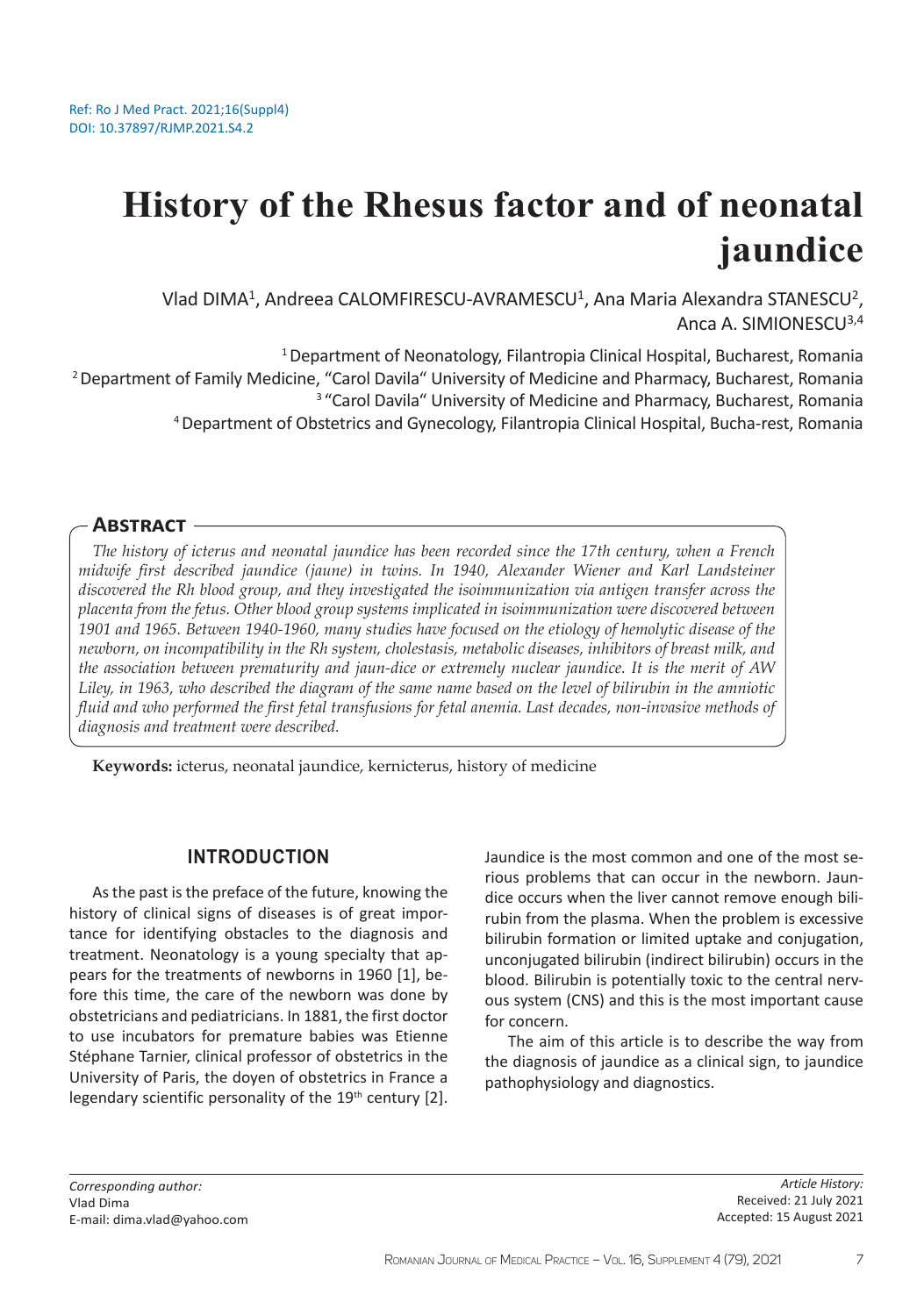## **THE COURSE OF HISTORY BEFORE 1900: JAUNDICE, BILIRUBIN, KERNICTERUS AND ISOIMMUNIZATION**

The history of identification of icterus and neonatal iaundice has been recorded since the  $17<sup>th</sup>$  century. when a French midwife first described jaundice (jaune) in twins. In 1609, Louise Bourgeois- the midwife of Queen Marie de Medici of France, daughter of the Grand Duke of Tuscany, first described jaundice in twins [3]. In 1609, Bourgeois assisted at a twin birth: the first twin dead at delivery, whereas the second developed rapidly worsening jaundice within a few hours and died three days after birth [4]. The term jaundice is from the French word "jaune" which means yellow.

Bilirubin, a potent antioxidant and an important agent involved in peroxide purification, normally protects the newborn who is deficient in antioxidants such as vitamin E, catalase and superoxide dismutase, compared to the toxicity given by oxygen in the first days of life. Extremely high and potentially dangerous levels of TSB are rare but can cause bilirubin encephalopathy, or kernicterus as it is also known, characterized by damage to the basal ganglia and brainstem [5,6]. Kernicterus caused by hyperbilirubinemia was common in neonates with Rh isoimmunization until the establishment of the exchange blood transfusion procedure for affected newborns and the administration of postpartum antiRh (D) immunoglobulin treatment to prevent sensitization of Rh-negative mothers.

## **THE DISCOVERY OF BLOOD GROUPS**

In 1900, the immunologist Karl Landsteiner discovered the A, B, 0 blood groups and was awarded the Nobel Prize in 1930 [7]. With his friend and colleague, Alexander Wiener, they discovered in 1940 the Rh blood group, and they investigated the isoimmunization via antigen transfer across the placenta from fetus. In 1940, Wiener et al. described atypical immune antiglobulin and report cases of stillbirth or newborns death in relation of anti-rhesus agglutinins [8]. Between 1901 and 1965, were discovered blood group with potential isoimmunization when fetomaternal incompatibility (Table 1) [7-25].

## **HISTORY OF SCIENTIFIC PUBLICATIONS ABOUT ICTERUS, JAUNDICE AND MATERNO-FETAL INCOMPATIBILITIES**

The first documented scientific description of neonatal jaundice took place in the latter part of the 18th century. In 1785 Jean Baptiste Thimotee Baumes wrote the book "Treatment of jaundice or yellowing in newborns", for which he received a doctorate in medicine from the University from Paris. In his research, he describes the clinical evolution of 10 jaundiced newborns [5,26,27].

Jaques Hervieux's 1847 work entitled "About jaundice in newborns" has long been considered a landmark. The author analyzed 45 newborns in his study, and he performed the autopsy on 44 cases of death by jaundice, but he also made clinical observations and many others that he included. His descriptions of anatomopathological findings were very detailed and systematic. He made some clarifications that we use today such as: physiological jaundice is common, occurs in 2/3 of newborns and the evolution in the absence of complications is favorable, occurs in the first 2-4 days of life and disappears at 1 -2 weeks of life with-

*TABLE 1. Discovery of blood groups (Reproduced from Farud et al. [7])*

| <b>Blood Group</b> | Year of first publication | <b>Scientist</b>                 |
|--------------------|---------------------------|----------------------------------|
| ABO-System         | 1901                      | Landsteiner [9]                  |
| M/N-System         | 1927                      | Landsteiner, Levine [10]         |
| $P - System$       | 1927                      | Landsteiner, Levine [11]         |
| Secretor /Non-(ss) | 1932                      | Schiff, Sasaki [12]              |
| Factor Q           | 1935                      | Imamuras [13]                    |
| Rhesus (Rh)        | 1940/41                   | Landsteiner, Wiener [8,14]       |
| Lutheran (Lu)      | 1945                      | Callenders, Race, Paykoc [15]    |
| Lewis (Le)         | 1946                      | Mourant [16]                     |
| Kell (K)           | 1946                      | Coombs, Mourant, Race [17]       |
| Factor S/s         | 1947                      | Walsh RJ, Montgomery et al. [18] |
| Duffy (FY)         | 1950                      | Cutbush, Mollison [19]           |
| Kidd (Jk)          | 1951                      | Race [20]                        |
| Diago (Di)         | 1954                      | Levine [21]                      |
| <b>Yt System</b>   | 1956                      | Eaton et al. [22]                |
| Auberger (AU)      | 1961                      | Salmon et al. [23]               |
| Xg                 | 1962                      | Mann et al. [24]                 |
| Dombrock (Do)      | 1965                      | Swanson et al. [25]              |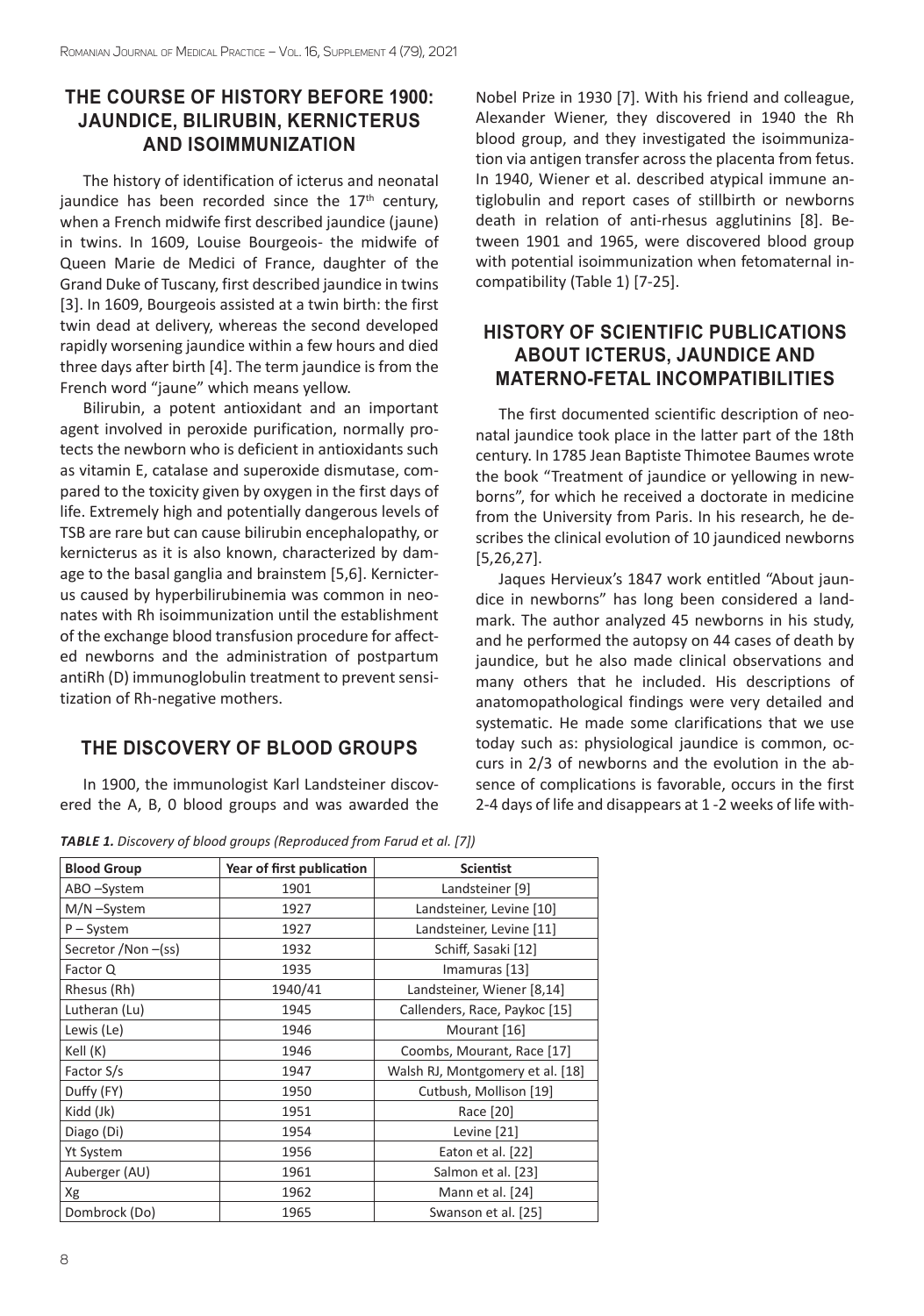out recurrence, also the distribution is cephalo-caudal, the yellow coloration includes the skin, mucous membranes and brain, and the treatment consists in the prevention of complications [28]. At the autopsies performed, Hervieux noticed that yellow coloration was present in all organs, but with great variability of color intensity. He mentioned that it was influenced by the degree of perfusion of the organ; the higher the vascularity, the more intensely colored the organ. He also identified the yellow coloration of the brain and documented the presence of jaundice in the cerebrospinal fluid [28].

Johannes Orth first published in 1875 images with the anatomopathological appearance of the brain in a newborn with severe jaundice, who died at two days of age. The autopsy report described the intense yellow coloration of the basal ganglia, the wall of the third ventricle, the hippocampus and the central parts of the cerebellum. He also indicated the association between jaundice and the presence of anemia for the first time and assumed the presence of a hematological cause [29].

While Orth's contribution was limited to this case presentation, in 1903, Christian Schmorl presented to the German Society of Anatomopathology the results of his autopsies of 120 jaundiced newborns [30]. He presented brain fragments stored in formaldehyde to support the different intensity of the coloration (Figure 1). The brains of all these newborns were jaundiced, but only in 6 cases was a staining phenomenon similar to that previously described by Orth. Schmorl coined the term kernicterus (basal ganglia jaundice) for this bilirubin impregnation model. When the article was published, the picture from the attached drawing was presented.

Schmorl also suggested that bilirubin avidity is different for neurons and glial cells, and in vitro studies in the 1990s by Danblot and colleagues support this hypothesis. He also raised the question of the neurotoxicity of bilirubin, being interested to know if, once in the cell, bilirubin causes apoptosis or if this process could be reversible. Other studies suggest that the spread of jaundice depends on bilirubin concentration, and the process can be stopped or slowed down with appropriate treatment [30]. Although the next century of scientific studies has added an enormous amount of information about the epidemiology and pathophysiology of neonatal jaundice and kernicterus, the contributions of Hervieux, Orth and Schmorl will undoubtedly continue to be seen as historical landmarks in our attempt to understand these phenomena.

Studies conducted in the years 1940-1960 focused on determining the etiology (hemolytic disease of the newborn, incompatibility in the Rh system, cholestasis, metabolic diseases, inhibitors of breast milk), risk factors (prematurity), complications (nuclear jaundice) and the treatment of jaundice, and the use of phototherapy for non-haemolytic jaundice and exchange blood transfusion in jaundice with significant hemolysis used since the 1980s [7].

The first cases of prenatal diagnosis of fetal hemolytic disease by ultrasonography or amniocentesis were published by Bevis in 1956 [31]. Nevertheless, unfortunately, he measured urobilinogen and non-haematin iron and did not reach any conclusions.It is the merit of AW Liley, in 1963, who described the diagram of the same name based on the level of bilirubin in the amniotic fluid and who performed the first fetal transfusions [32].

Regarding the treatment of neonatal jaundice, it is possible that the first evidence regarding phototherapy can be found carved in the temples of ancient Egypt: "From the time of the Pharaohs, most ancient civilizations and cultures have worshipped the sun or sun gods and appear to have made some connection between sunlight and health. The use of sunbaths by the ancient Romans and Greeks for maintaining general health and for therapeutic purposes is particularly well documented. Whether these ancient cultures ever made connections between specific disorders and sunlight exposure are difficult to know, but certainly, sunlight can be used successfully to treat many skin disorders. If nothing else, heliotherapy would have had an antirachitic and bactericidal action" [33].



*FIGURE 1. The colorful figure in Schmorl's 1904 publication, illustrates the findings that led him to the term nuclear jaundice (jaundice of the basal ganglia) (30)*